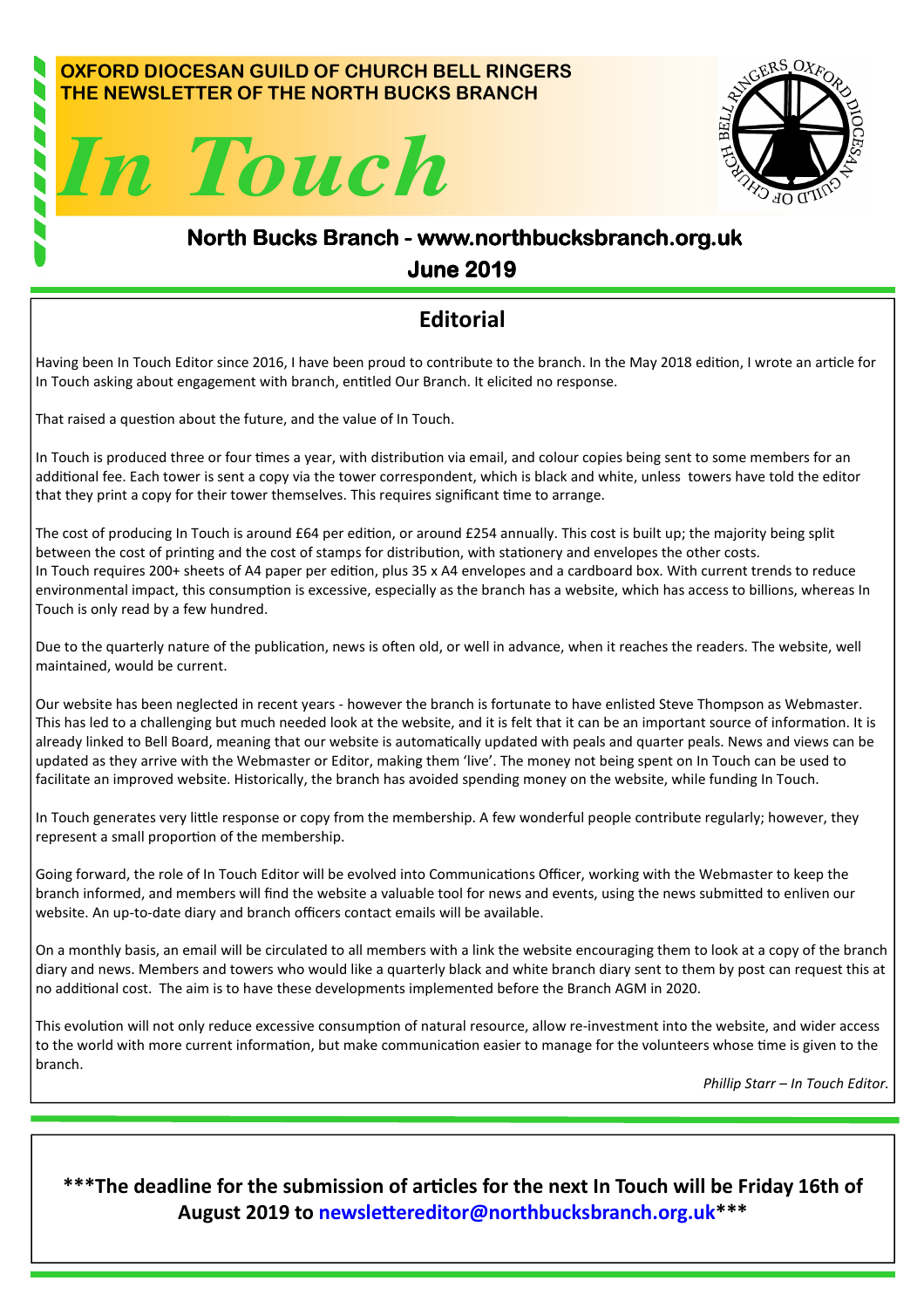

# OXFORD DIOCESAN GUILD of CHURCH BELL RINGERS North Bucks Branch Diary of Events 2019/20



| Date                                | Event                                 | Venue               | tbc/C             | <b>Time</b>                | Organiser               |
|-------------------------------------|---------------------------------------|---------------------|-------------------|----------------------------|-------------------------|
| Saturday 15 <sup>th</sup> June      | <b>Branch Practice</b>                | Whaddon             | $\mathsf{C}$      | 5.00-6.30pm                | <b>Barry Eglesfield</b> |
| Thursday 27 <sup>th</sup> June      | Mid-Week Group                        | Wicken              | $\mathsf{C}$      | $\overline{11am-1}$ 2.30pm | Nick Read               |
| Saturday 20 <sup>th</sup> July      | Interbranch Striking                  | Wicken              | $\mathcal{C}$     | $\overline{a}$             | <b>Barry Eglesfield</b> |
| Monday 12 <sup>th</sup> August      | <b>Officers Meeting</b>               | Woughton            | C                 | 7.30-9.00pm                | <b>Brian Baldwin</b>    |
| Saturday 17 <sup>th</sup> August    | <b>Branch Practice</b>                | MK Village          | $\mathsf{C}$      | 5.00-6.30pm                | Barry Eglesfield        |
| Thursday 22 <sup>nd</sup> August    | Mid-Week Group                        | Olney               |                   | 11am-12.30pm               | Nick Read               |
| Saturday 7 <sup>th</sup> September  | Social/Branch Mtg                     | ?                   | tbc               |                            | Brian Baldwin           |
| Saturday 21 <sup>st</sup> September | <b>Branch Practice</b>                | Lavendon            | C                 | 5.00-6.30pm                | Barry Eglesfield        |
| Thursday 26 <sup>th</sup> September | Mid-Week Group                        | Woughton            | C                 | 11am-12.30pm               | Nick Read               |
| Saturday 28 <sup>th</sup> September | <b>Branch Outing</b>                  | <b>Bedford Area</b> | tbc               |                            | Doug Hird               |
| Saturday 5 <sup>th</sup> October    | Guild 6 Bell                          | <b>EBSB Branch</b>  | $\mathcal{C}_{0}$ | tbc                        | <b>Guild Secretary</b>  |
| Saturday 19 <sup>th</sup> October   | <b>Branch Practice</b>                | Newport Pagnell     | tbc               |                            | Barry Eglesfield        |
| Thursday 24 <sup>th</sup> October   | Mid-week Group                        | Calverton           |                   | 11am-12:30pm               | Nick Read               |
| Saturday 26 <sup>th</sup> October   | <b>Steeple Aston Course</b>           | Steeple Aston       | $\mathcal{C}_{0}$ | tbc                        | Jonathon Creshall       |
| Monday 11th November                | <b>Officers Meeting</b>               | ?                   | tbc               |                            | Brian Baldwin           |
| Saturday 16 <sup>th</sup> November  | <b>Branch Practice</b>                | Calverton           | $\mathsf{C}$      | 3.30-5.00pm                | Barry Eglesfield        |
| Saturday 23 <sup>rd</sup> November  | Guild 10 Bell Contest                 | Sonning Deanery     | tbc               |                            | Tony Crabtree           |
| Saturday 23 <sup>rd</sup> November  | <b>ODG</b> General Com-<br>mittee Mtg | Sonning Deanery     | tbc               |                            | Guild Secretary         |
| Thursday 28 <sup>th</sup> November  | Mid-week Group                        | tbc                 |                   | 11am-12.30pm               | Nick Read               |
| Saturday 7 <sup>th</sup> December   | Social/Branch Mtg                     | Hanslope            | tbc               |                            | Brian Baldwin           |
| Saturday 21 <sup>st</sup> December  | <b>Branch Practice</b>                | Shenley             | tbc               | 3.30-5.00pm                | <b>Barry Eglesfield</b> |
| Monday 10 <sup>th</sup> Feb. 2020   | <b>Officers Meeting</b>               | Woughton            | $\mathsf{C}$      | 7.30-9.00pm                | Brian Baldwin           |
| Saturday 7 <sup>th</sup> March 2020 | North Bucks AGM                       | Emberton            | $\overline{C}$    | tbc                        | Brian Baldwin           |

#### Practice Night-St. Mary's Whaddon

While Whaddon no longer is able to hold a band practice due to a lack of numbers, the ringers are fortunate to have the monthly Open Practice at St. Mary's, Whaddon. This continues with ringers from a vast array of abilities, and from across branch borders, on the first Friday of every month. All abilities are welcome, and every effort will be made to accommodate you.

Please join in this friendly practice on a fine set of six (Tenor 14 hundred weight).

Phillip Starr

#### Inter-Branch Striking Contest

The Inter Branch Striking Contest 2019 will be hosted by the Towcester Branch at Wicken on Saturday July 20th, commencing at 1800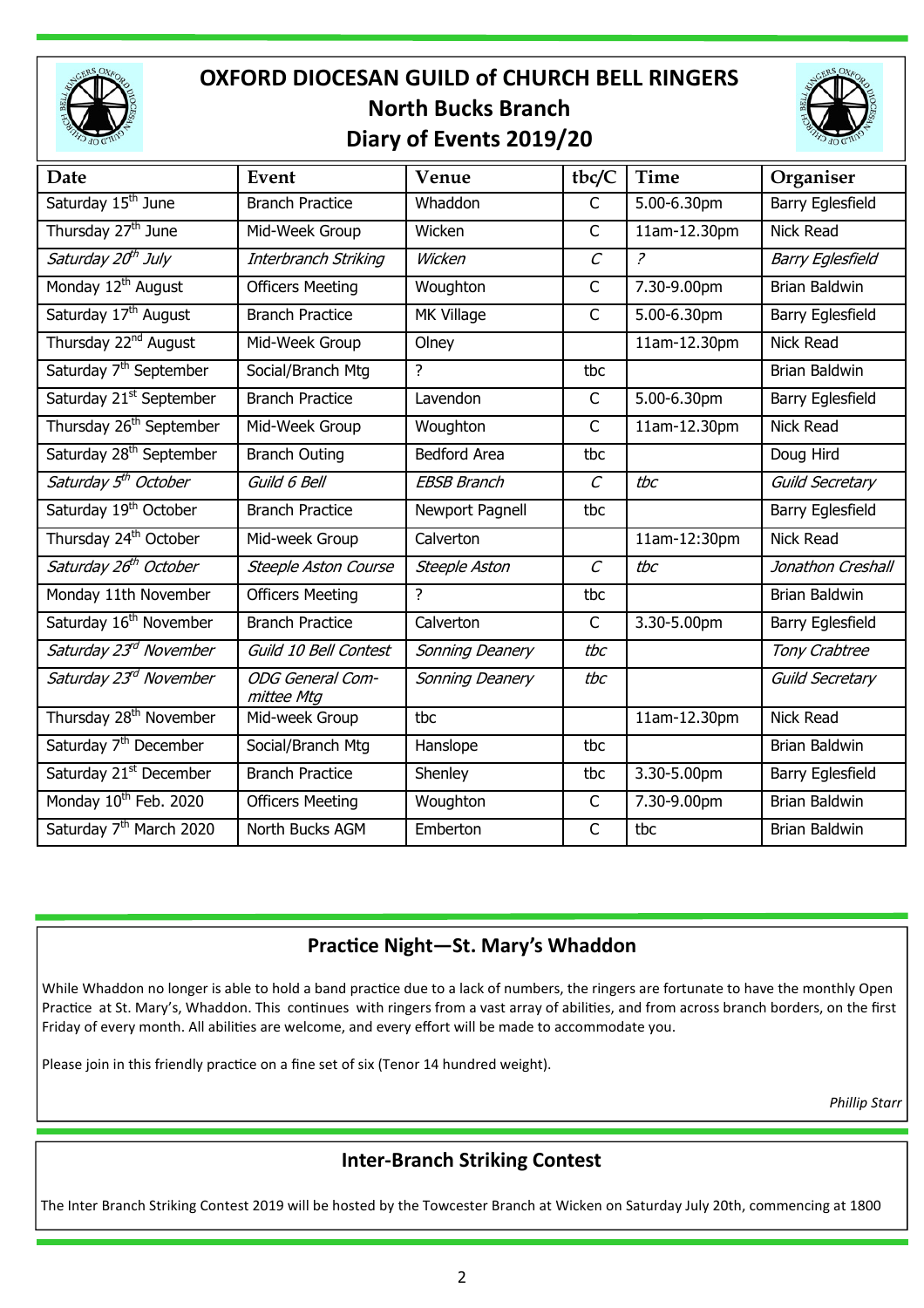| <b>Branch Officers</b> |                           |                                          |  |  |
|------------------------|---------------------------|------------------------------------------|--|--|
| <b>Role</b>            | <b>Name</b>               | <b>Email</b>                             |  |  |
| Chair                  | <b>Graham Bartholomew</b> | chair@northbucksbranch.org.uk            |  |  |
| Secretary              | Brian Baldwin             | secretary@northbucksbranch.org.uk        |  |  |
| Treasurer              | Anne Nightingale          | treasurer@northbucksbranch.org.uk        |  |  |
| <b>Ringing Master</b>  | <b>Barry Eglesfield</b>   | ringingmaster1@northbucksbranch.org.uk   |  |  |
| Newsletter Editor      | <b>Phillip Starr</b>      | newslettereditor@northbucksbranch.org.uk |  |  |
| Guild Rep              | Alan Marchbank            | guildrep1@northbucksbranch.org.uk        |  |  |
| <b>Guild Rep</b>       | Patricia Rosewell         | guildrep2@northbucksbranch.org.uk        |  |  |
| Webmaster              | <b>Steve Thomason</b>     | webmaster@northbucksbranch.org.uk        |  |  |
| Database Administrator | Keith Wagstaff            | dbadmin@northbucksbranch.org.uk          |  |  |
| Archivist              | Doug Hird                 | archivist@northbucksbranch.org.uk        |  |  |

# Guild AGM  $18^{th}$  May 2019 – Brief Report

- 1. Held at Great Missenden Chiltern Branch
- 2. About 75 attended Quorum 50. Guild Membership 2000+
- 3. All the usual apologies, obituaries, last minutes, matters arising and correspondence nothing significant
- 4. Accounts for both General Fund and Restoration Fund approved

5. Motion - Merger of Restoration Fund (1930) and Bell Fund (1970) – Major discussion surrounding this process which will not be rushed. A final change to the motion wording read out by Tim Pett. This was approved with 2 abstentions and 2 against.

- 6. ODG Committee Structures. Ken Darvill explained the considerations surrounding a restructure of the existing General Committee into a two level Exec Committee and Management Committee. I have not read the papers but it seemed sensible to me to create a situation whereby the Execs concerned themselves with policy and direction whilst the management team did the detailed work. Arising from CC changes.
- 7. Election of Officers see list. All renewed unopposed. Alan volunteered to be a general member without portfolio. All agreed
- 8. Distinguished Membership Awards none this year
- 9. Non resident members all rafied
- 10. Cerficates

11. AOB – Quorum debate – approved for General Council to consider change. Some objections to the way this was being dealt with. Food for thought from several areas

Brian Baldwin

## Six Bell Striking Competition—1st June 2019

The results of the competition at Maids Moreton, provided by the Judges, were as follows:-

- 1. Woughton 86%
- 2. Bradwell 78%
- 3. Shenley/Loughton 74%
- 4. Maids Moreton 69%
- 5. Bletchley 51%

Brian Baldwin

#### Midweek Ringing Group

As discussed at the recent Branch AGM the midweek ringing group will move from the second Thursday of the month to the fourth Thursday of the month.

Do come along if you are able, all abilities are welcome. If you need any more information please feel free to email me on read887@btinternet.com **Nick Read**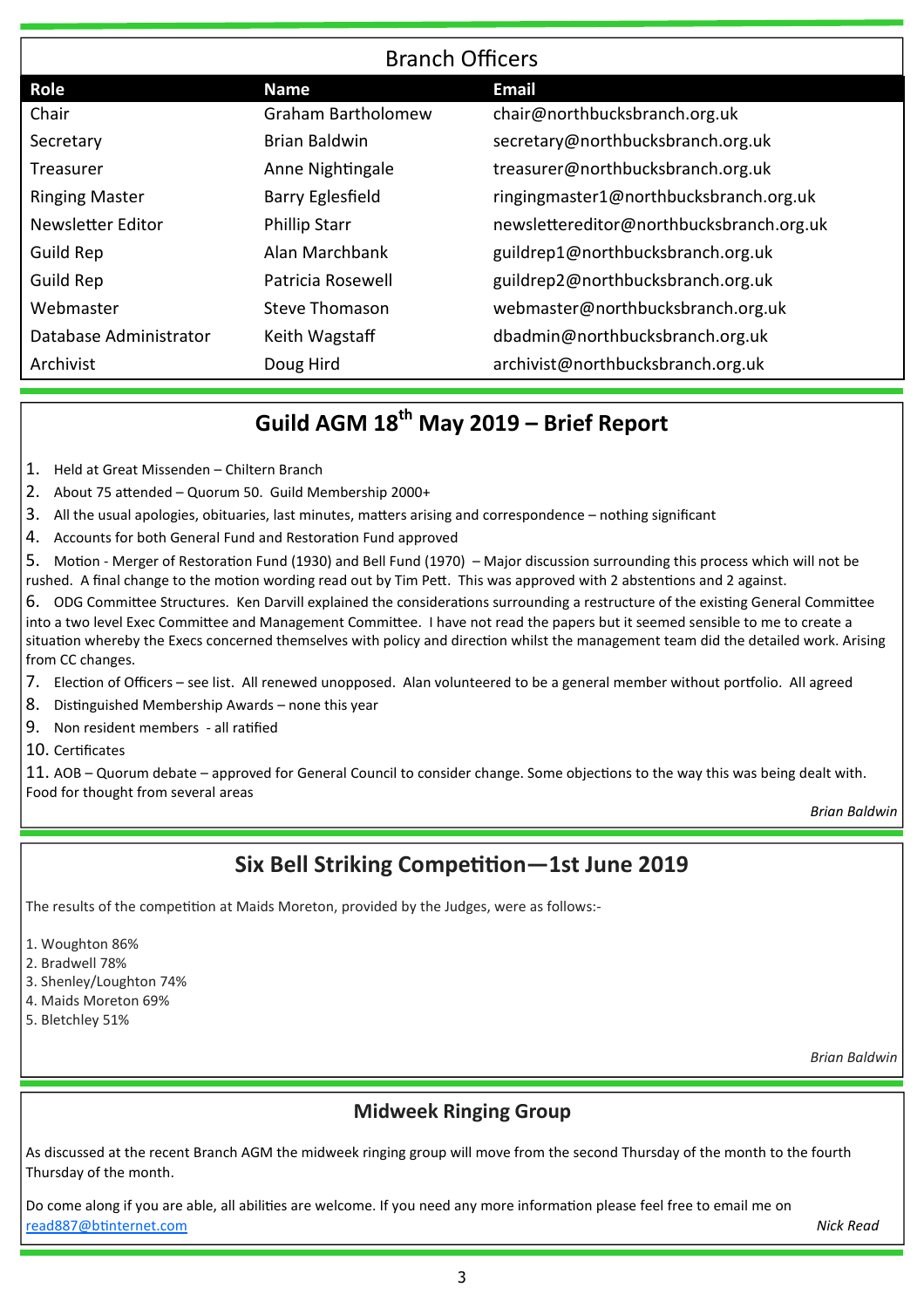#### North Bucks bell ringers in the House of Commons

In the House of Commons on 21 February, Alex Burghart - the MP for Brentwood and Ongar - asked Andrea Leadsom MP, who was answering questions on behalf of the Church Commissioners, what the Church of England was doing to encourage bell ringing.

You can read both question and answer if you google "Hansard bell ringing" – what is of interest to us in North Bucks is that John Bercow, the Speaker [and, of course MP for Buckingham), intervened after Andrea Leadsom's answer to say:

"I must say to the House that I have observed bell ringing being undertaken in Winslow and in Lillingstone Lovell in my constituency, and very skilfully undertaken it was too. For my own part, I am bound to say that I think I was very maladroit when trying to bell ring. I found it a most strenuous activity. But there you go—perhaps with practice I might get a little bit better."

Though Winslow is in Central Bucks Branch, Lillingstone Lovell is undoubtedly in North Bucks. Congratulations to the ringers who caught the Speaker's eye (and ear).

John Bercow's answer also implies that he once tried to learn to ring bells. He will soon be retiring from the job of Speaker, and has a house in Buckingham – perhaps the Buckingham ringers could invite him to resume his bell ringing lessons in retirement?

**Martin Petchey** 

## **Buckingham/Maids Moreton Tower Outing**

We had a very enjoyable Tower Outing recently - with the help of a few friends - visiting three towers in Hertfordshire and one in Bedfordshire on the return journey. Nice and relaxed, no rushing around necessary!

First off was Aston, a really lovely 11cwt 6, which everyone enjoyed. We rang from call changes and Plain Hunt through Plain Bob to Cambridge. The bar had been set high early on in the day with this tower.

Next was Datchworth, only 10 minutes away. Another very nice 6, at 8cwt. The bells went well and the church is in a lovely setting too. This time we rang call changes, Little Bob, Grandsire, Kent and Cambridge.



Next was a short drive through narrow lanes to the important "Lunch Destination". If anyone is planning to go over this way we can recommend the Robin Hood & Little John at Rabley Heath. It's a lovely little country pub, with a nice separate dining area just about the right size for the 14 of us. Good pub food and jolly friendly people there!

After a relaxed lunch the next tower was, again, not far away. Codicote, a 10cwt 8, which was chosen for location. reputation and the presence of a toilet. Oh, and a great car park. The bells were very nice to ring, but they were really loud in the ringing chamber and calls were quite difficult to hear! We managed OK though, with call changes and PH as before, plus Grandsire Triples and Stedman Triples to finish with.

A 40 minute drive took us to Tilsworth, a little village in Bedfordshire, just off the A5 and home to an 8cwt 6, which sounded clear and bell-like to me! A fairly long draught, in a ground floor ring and we managed some nice call changes, Grandsire, Plain Bob Minor, Norwich and Cambridge to round off a successful and enjoyable outing. And home to Buckingham in time for tea.

Janet Bond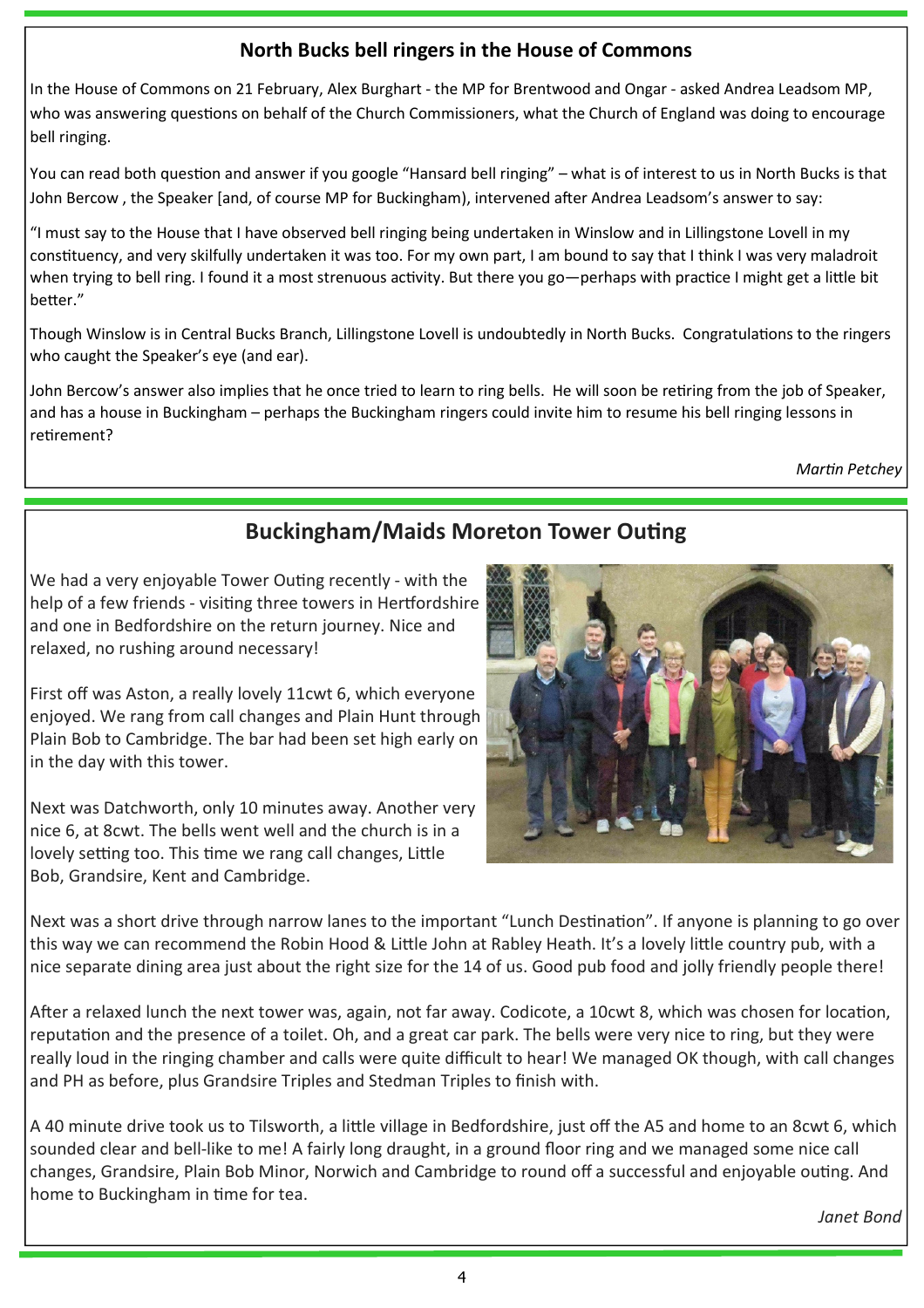## Getting to know your Branch Officers – a new series Brian Baldwin – Secretary

Having recently celebrated the 59<sup>th</sup> anniversary of my 21<sup>st</sup> birthday, I ask myself "why on earth have you volunteered?". The answer is quite simple, the branch needs a reasonably competent Secretary to run properly and nobody else stepped forward at the March 2019 AGM. It is my way of giving back some of the rich rewards derived from ringing.



Born in Chelmsford, married to Norma in 1962 at St Mary's Great Baddow, we then spent 12 very

happy and productive years in Portishead, which at the time was in Somerset. No ringing in my life at this point. Two children, Rachael who lives in Loughton and Chris, who lives in Surrey and is now a member of the Croydon Minster band. Four grandchildren, 3 in MK and 1 in Melbourne.

In 1974 we moved to Milton Keynes and we joined the church family at St Mary's Woughton on the Green, which was being refurbished. I was asked to sort out the rubbish in the tower, and discovered a ring of bells and an interesting clock. I am very grateful to Derek Stainsby who taught me to ring and I have been Tower Captain since 1975. It gives me great satisfaction to reflect on the number of people I have been able to help enjoy this unique skill and service.

The 1980s was the most active period of my ringing and service to the Guild. Apart from short periods as Chair and Treasurer of the Branch, I was a member of the Guild Education Committee.

A few ringing highlights:

- Call changes for Service on the 10 at Truro Cathedral
- Quarters of Grandsire Caters on Remembrance Sundays and peals of Bob Royal at St Clement Danes, where I rang regularly for over 20 years
- Sunday Service ringing at York Minster. A few rounds and call changes
- QP of Cambridge Minor for our 25<sup>th</sup> wedding anniversary in 1987 with Anne and Derek Stainsby at Woughton
- Peal of PB Major at Newton Longville to mark the 75<sup>th</sup> anniversary of the Guild, conducted by Bill Butler.
- After a QP at the RC Cathedral in Vancouver in 2012, waiting to start the normal practice when who should walk in – David Middleton from Gt Brickhill. He has family in Vancouver
- Spending two years trying to get a band going at Wavendon and failed.
- Elected to Distinguished Membership by the Guild in 2016
- A highlight planned for later this year: my last peal, I think number 11, with my Woughton friends, which will be Paul C's first, conducted by Simon. Good luck to us all.

My idea of heaven. Plain, Little and St Clements Minor, struck well, on a Sunday morning for Service.

Actually, having held some senior posts in my career, this Branch Secretary's job is quite challenging and is no sinecure.

## ART Module 2F—From Rounds to Call Changes

Saturday 31st August 2019

SMV, Longcot, SN7 7TL

For more information, please visit www.smartringer.org/public/daycourses or email lesleybelcher@ringingteachers.org